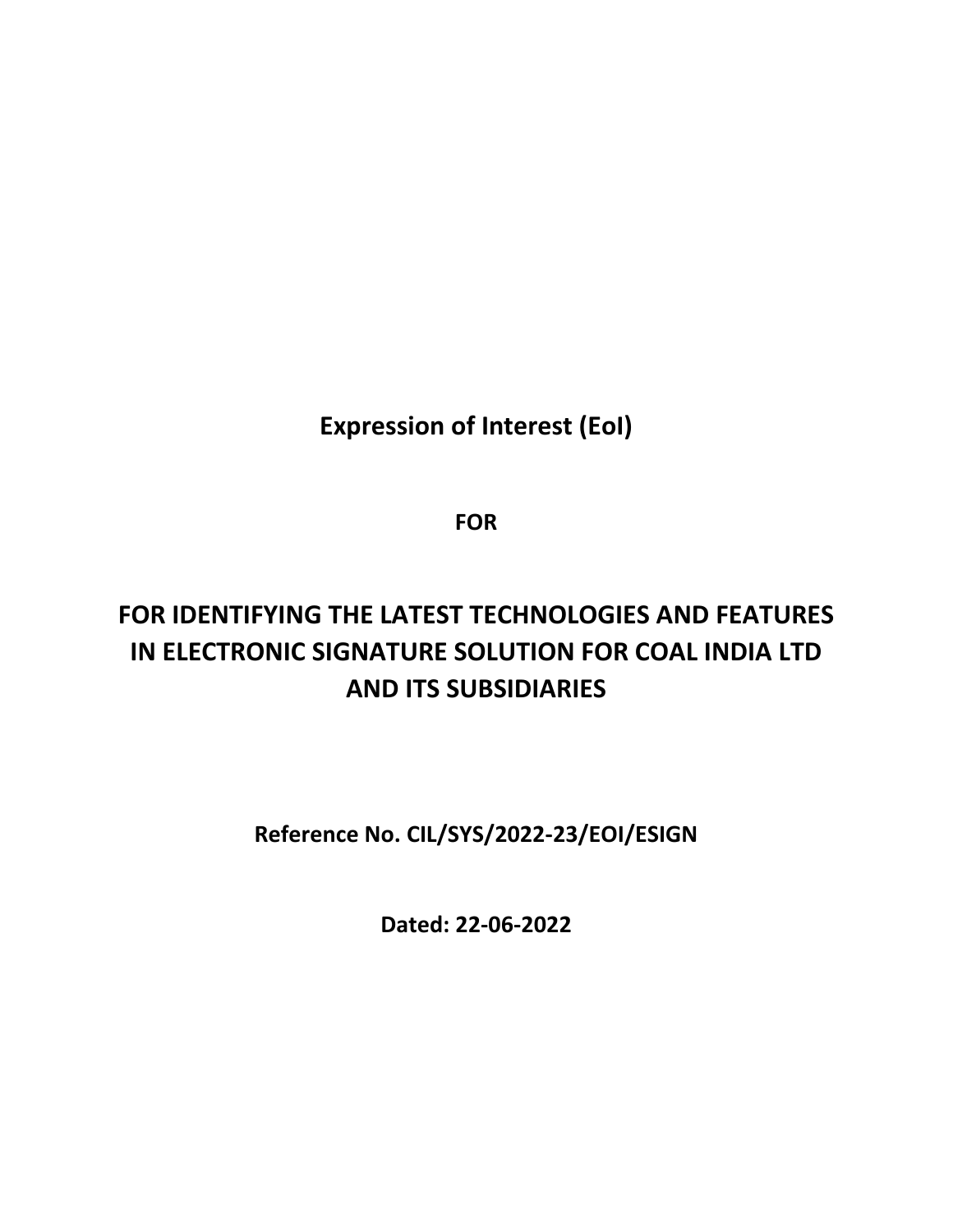### **1. Introduction**

This Expression of Interest (EoI) is being floated by Coal India Limited to identify the latest technologies and features in Electronic Signature Solutions from OEMs/Solution Providers who are willing to participate in the procurement of Electronic Signature Solution at Coal India Limited. The objective of this Expression of Interest (EoI) is to identify efficient solutions with a clear understanding of the scope, approach and technical architecture & other technical conditions as per the requirement of Coal India Ltd for a period of five (5) years.

## **2. Project Background**

Coal India Ltd's headquarters at Kolkata is going to procure Electronic Signature Solution for enabling Paperless Office. Hundreds of Documents are daily signed in Our organization which requires printing the digital document, Signing the document, and then scanning the document. With eSign, Printing and Scanning of the documents can be reduced significantly.

## **3. Objectives of EoI**

The following are the objectives of the EOI for procuring Electronic Signature Solution for Coal India Limited:

- i. Prospective Vendors may submit their interest along with necessary documents for CIL's knowledge gathering.
- ii. To obtain confirmation as to how the OEMs/Solution Providers would technologically, operationally provide and support these services.
- iii. The minimum required specifications for the proposed solution/infrastructure are mentioned in this document. If prospective vendors feel that any of the specifications are inadequate, they can add/modify on with remarks and supporting documents.
- iv. OEMs/Solution Providers should confirm compliance with each of the specifications/ in the respective columns with documentation (if any) to support the same.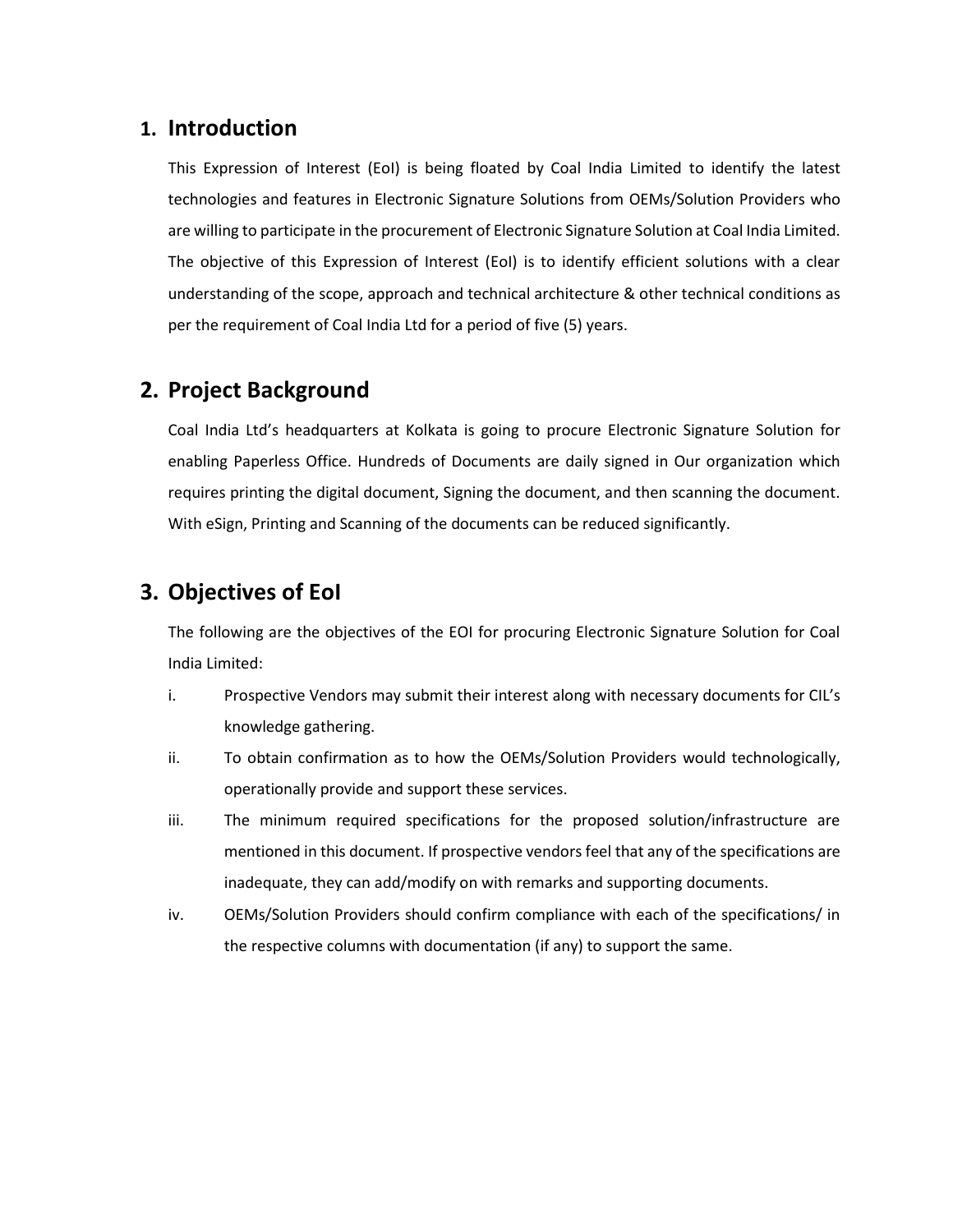## **4. Proposed Scope of Work**

Following are the minimum required specifications for the proposed solution. OEMs/Solution Providers can confirm compliance with each of the specifications in the respective columns with documentation to support the same. Any other item required to complete the solution should be explicitly mentioned in the technical offer. Any special remark may be provided.

| <b>Specification</b>                              | Compliance(Y/N) | <b>Remark</b> |
|---------------------------------------------------|-----------------|---------------|
| Should be web-based and compatible with           |                 |               |
| major internet browsers (Chrome, Firefox,         |                 |               |
| Edge, Safari, etc.)                               |                 |               |
| Can be deployed on Coal India premise or cloud    |                 |               |
| provided by Coal India Limited. Details of        |                 |               |
| Hardware requirements for deployment of the       |                 |               |
| solution have to be provided along with the       |                 |               |
| tender document. *Submit Hardware                 |                 |               |
| Requirement.                                      |                 |               |
| Should be valid in the court of law and in line   |                 |               |
| with the Evidence Act; the Information            |                 |               |
| Technology Act and the Guidelines issued by       |                 |               |
| Gol. The e-Sign solution should comply with the   |                 |               |
| IT Act 2000 and after-sales support to comply     |                 |               |
| with changes in IT Act for electronic signatures. |                 |               |
| *Submit supporting documents                      |                 |               |
| The solution must not have any limitation on      |                 |               |
| concurrent number of users and no limitation      |                 |               |
| on number of documents to be signed.              |                 |               |
| should allow multiple documents to be signed      |                 |               |
| in one go / in batches or individual document     |                 |               |
| Should be able to easily upload Documents,        |                 |               |
| add multiple Signers and specify the order in     |                 |               |
| which the documents should be signed.             |                 |               |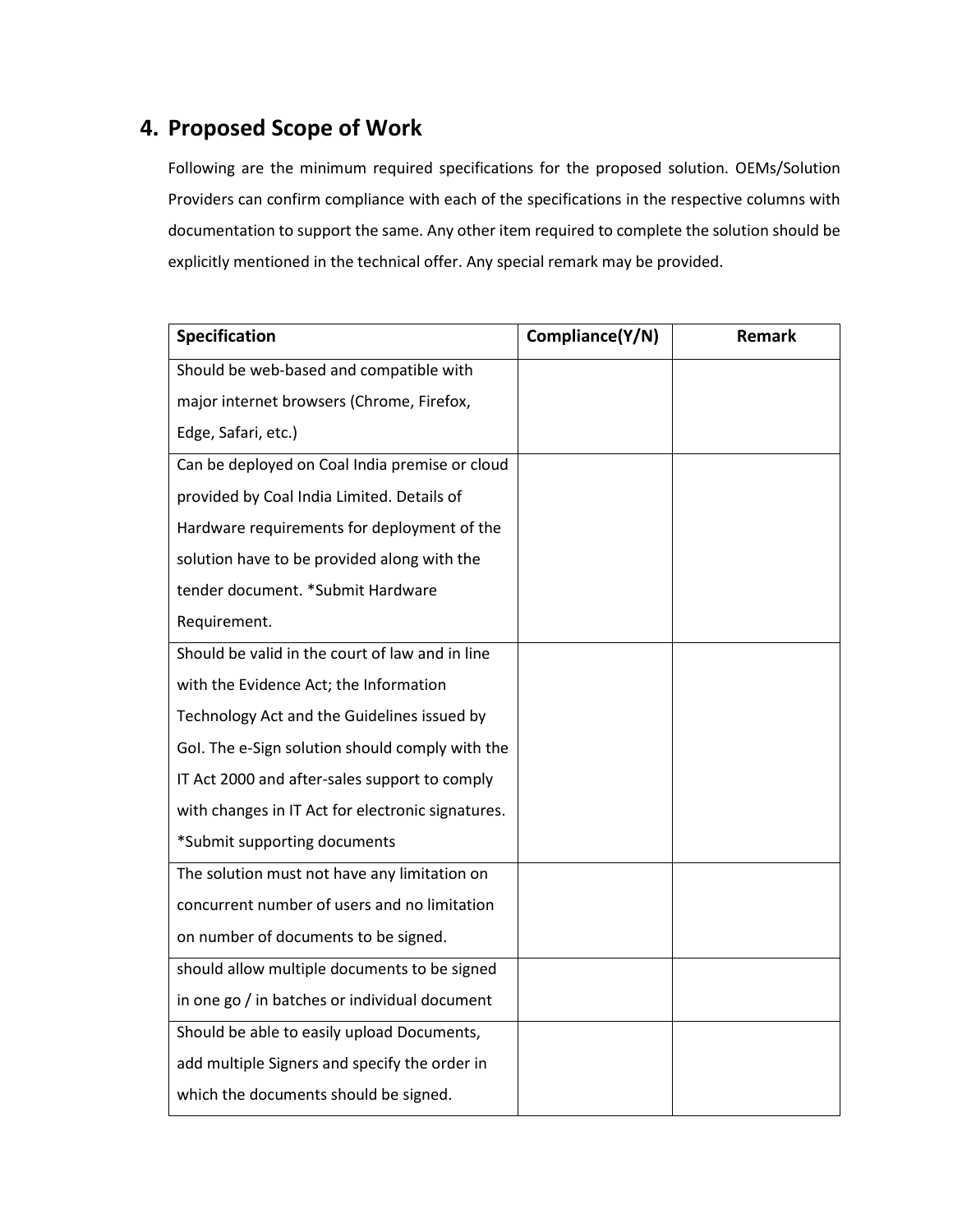| Should be able to easily specify the location of |
|--------------------------------------------------|
| the signatures of each signatory and store       |
| templates.                                       |
| Should be able to sign on all pages of the       |
| document. This feature must be made              |
| configurable so that signers can choose single-  |
| page signing or multi-page signing based on      |
| their requirements.                              |
| Allow recipients to receive a secured email link |
| on any internet-enabled device that allows       |
| them to access the document and complete the     |
| signing process                                  |
| Have the ability to send automatic reminders to  |
| signers of pending documents and be able to      |
| set an expiry date for signing the document.     |
| Have the option to sign documents using Two      |
| Factor Authentication.                           |
| Have provision to create workflow and view       |
| and track all the documents sent including       |
| those completed, expiring soon, and pending      |
| completion.                                      |
| Should have the feature of maintaining an audit  |
| log for all transactions and access to the       |
| solution. All logs shall be retained and made    |
| available as required by Coal India Limited.     |
| All the signatories should receive notifications |
| by email and SMS at every step of the signing    |
| process.                                         |
| The security aspect of the solution should take  |
| care of the Regulatory compliance issued by      |
| Govt. of India, adopt Global best practices and  |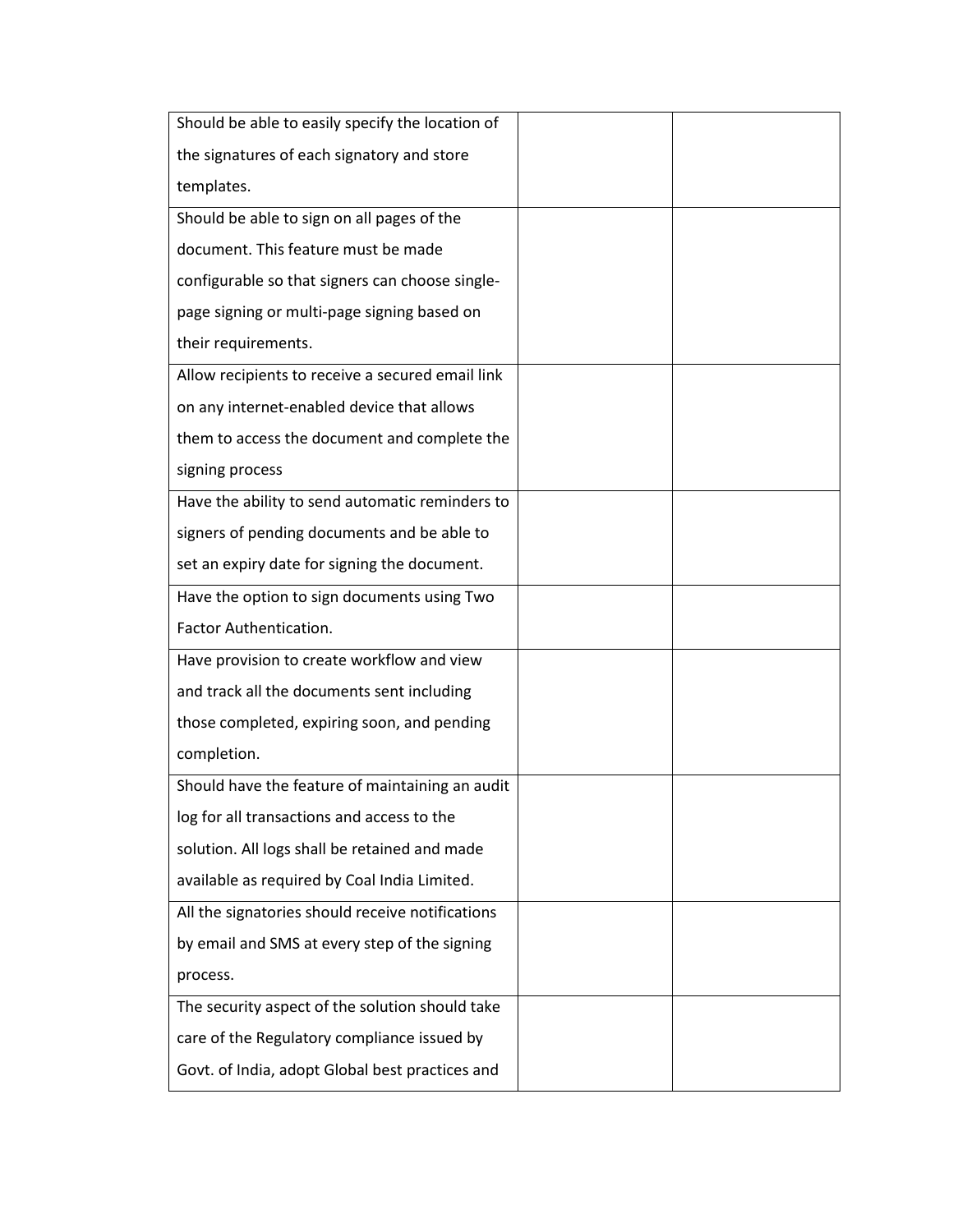| meet security and IT Policy of Coal India       |  |
|-------------------------------------------------|--|
| Limited.                                        |  |
| Should store the documents in encrypted         |  |
| format and be read and downloaded through       |  |
| application only.                               |  |
| Should have a User Management System.           |  |
| Should be scalable for Adhaar-based eSign and   |  |
| Digital Signatures.                             |  |
| Should have the capability of integration with  |  |
| 3rd party software such as SAP etc. at no       |  |
| additional cost subsequent to the deployment    |  |
| of the solution.                                |  |
| Must be security certified by the registered    |  |
| vendors of the Ministry of Electronics and      |  |
| Information Technology (MeitY).                 |  |
| <b>OEMs/Solution Providers must provide</b>     |  |
| perpetual software licenses in the name of Coal |  |
| India Limited.                                  |  |
| The OEMs/Solution Providers will provide        |  |
| training and hand-holding to users for          |  |
| administrating the solution and provide user-   |  |
| manual(s) and documentation(s) for the e-       |  |
| Signature solution.                             |  |

# **5. EOI Submission Model**

OEMs/Solution Providers should submit the offer in soft copy.

- a. Expression of Interest Letter
- b. Technical offer with terms and conditions
- c. OEMs/Solution Providers should submit a letter explicitly mentioning their expression of interest in participating in the project duly signed with an official stamp.
- d. Technical offer should cover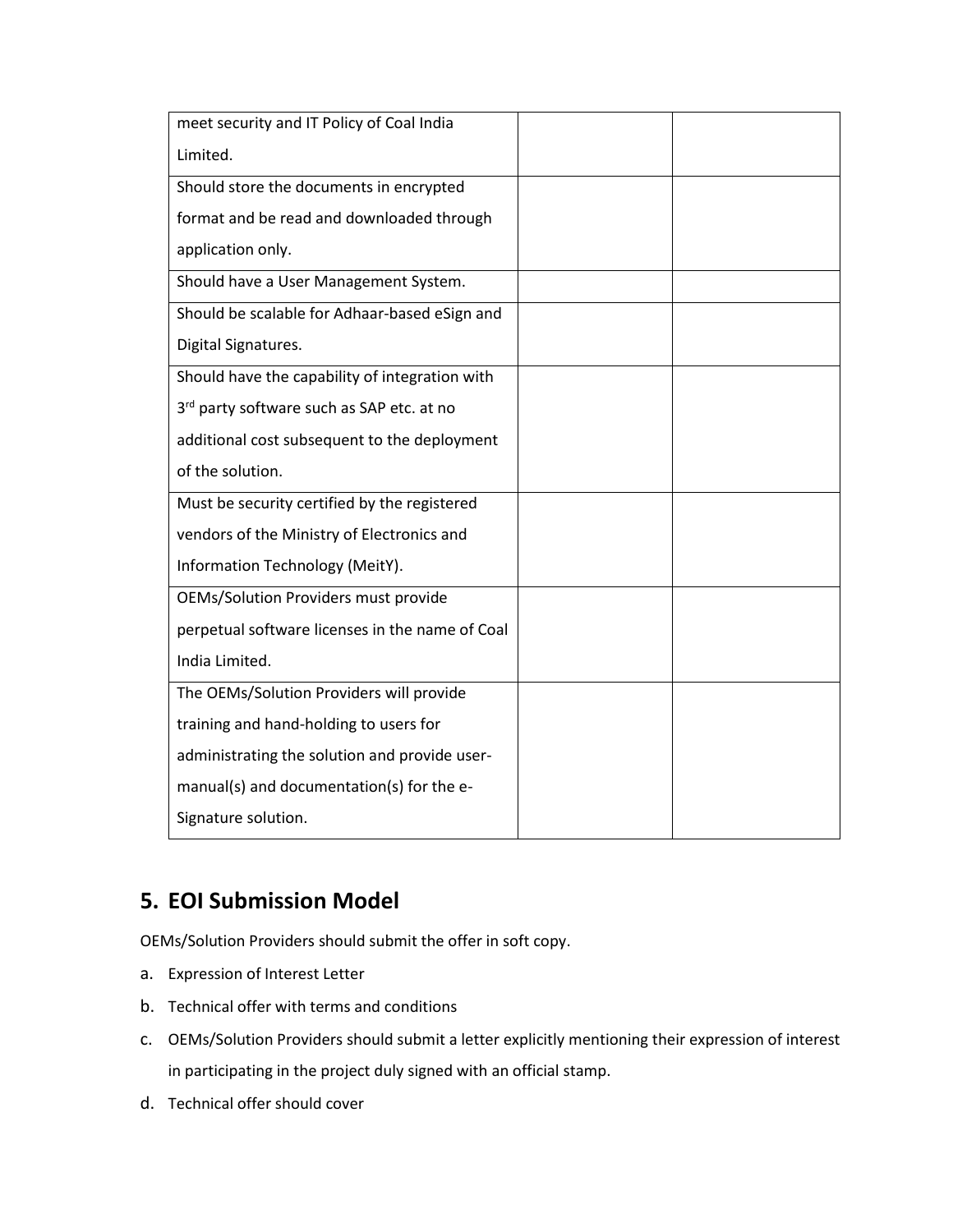- i. Architecture, deployment, interface with all components, integration with  $3<sup>rd</sup>$  party application, and installation for the offered solution.
- ii. Supporting documents qualifying OEM and Solution Provider. OEMs/Solution Providers should also submit a supporting document for compliance of electronic signatures issued by their solution is in line with IT Act and is valid in the court of law.
- iii. OEMs/Solution Providers Should fill and submit annexure-I.
- iv. OEMs/Solution Providers should submit their compliance (Yes/No) with each of the specifications in above section 4.0 in the respective column. Any special remark may be provided. If a better specification is provided then corresponding documentary proof should be attached.
- v. OEMs/Solution Providers designated personnel should put a signature with a stamp on each page.

# **6. General Eligibility conditions and Instructions to Prospective OEMs**

6.1 Procedure for submission for EoI

The EoI shall be submitted containing the response in soft copy through the "Response" folder in the https://coalindiatenders.nic.in portal and also at email talib.ahemad@coalindia.in.

#### 6.2 Availability of EoI document

The EoI document can be downloaded from the Coal India Web Portal i.e. www.coalindia.in or https://coalindiatenders.nic.in. Prospective EoI participants are requested to please contact the following address for any queries related to EoI document:

Email : [talib.ahemad@coalindia.in](mailto:talib.ahemad@coalindia.in) and [sanjay.mishra1795@coalindia.in](mailto:sanjay.mishra1795@coalindia.in)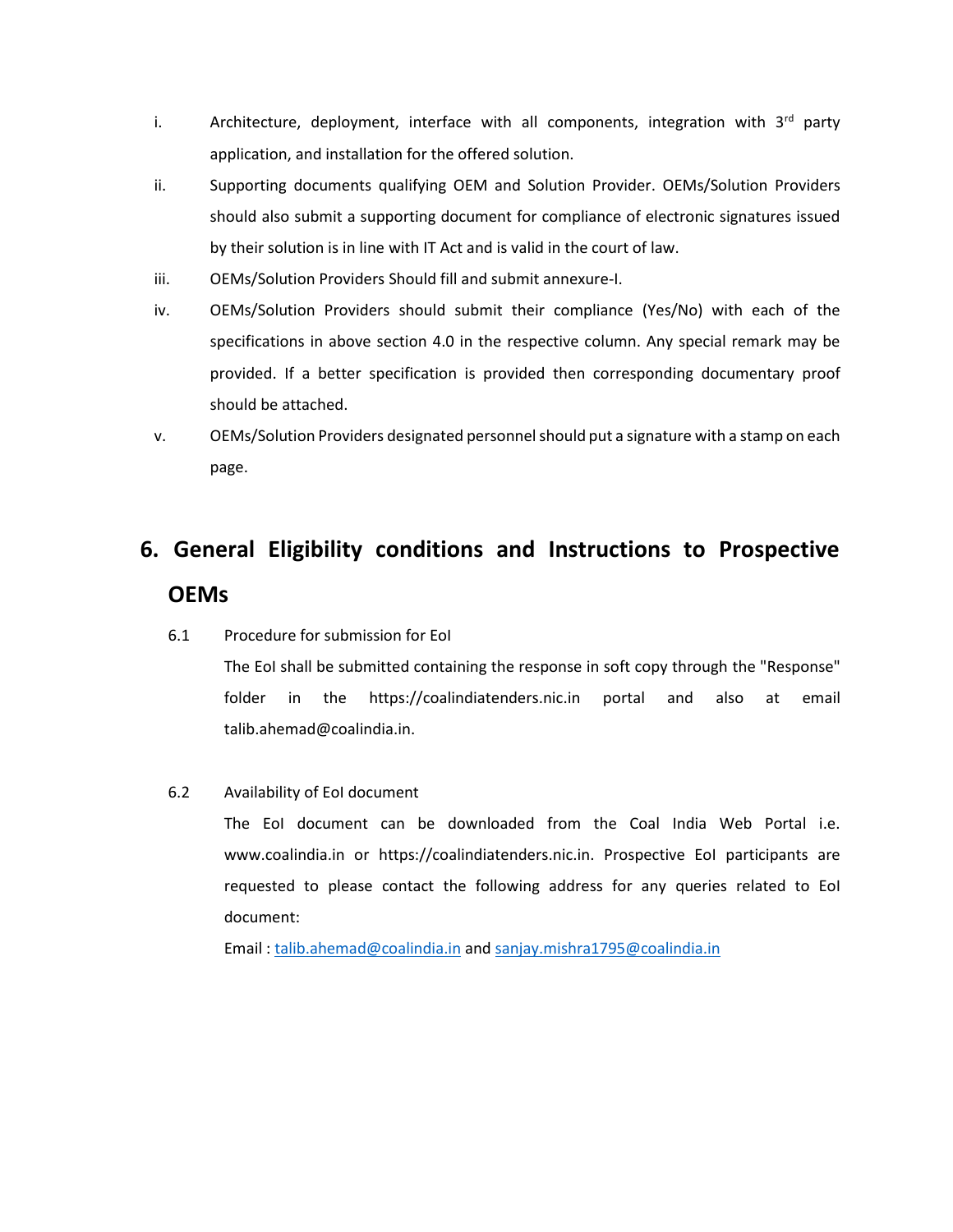## **7. Submission of EoI response**

7.1 EoI Response format The Prospective OEMs/Solution Providers should submit a response to EoI with information mentioned in 5.

7.2 Schedule of events The EoI Participants are requested to note that the dates mentioned in the schedule of events Coal India Ltd. Kolkata reserves the right to modify these dates at any time.

| S. No | Event                                             | Timeline               |
|-------|---------------------------------------------------|------------------------|
|       | Publication of Expression of Interest (EoI)       | 22-06-2022 11:00 AM    |
|       | <b>EOI Download start date</b>                    | 22-06-2022 11:00 AM    |
|       | EOI Download end date                             | 28-06-2022 05:00 PM    |
|       | Last Date and time for Submission of EoI response | 28-06-2022 by 05:00 PM |
|       | Date and time of opening of EoI response          | 29-06-2022 at 11:00 AM |

7.3 Terms and conditions of OEMs

- The eligible and interested OEMs/Solution Providers may send a detailed response with EOI in the prescribed format by 05:00 PM on or before 28<sup>th</sup> June 2022.
- Response to the EOI from the respondents should be submitted in soft copy superscribed with the words EXPRESSION OF INTEREST FOR IDENTIFYING LATEST TECHNOLOGIES AND FEATURES IN ELECTRONIC SIGNATURE SOLUTION FOR COAL INDIA LTD.
- Respondents should provide one (1) electronic (soft) copy of the response through portal or email.

#### 7.4 Clarifications

If deemed necessary, Coal India may seek clarifications on any aspect from the participating OEMs/Solution Providers. All expenses for this purpose, as also for the preparation of documents and other meetings, will be borne by the prospective OEMs/Solution Providers.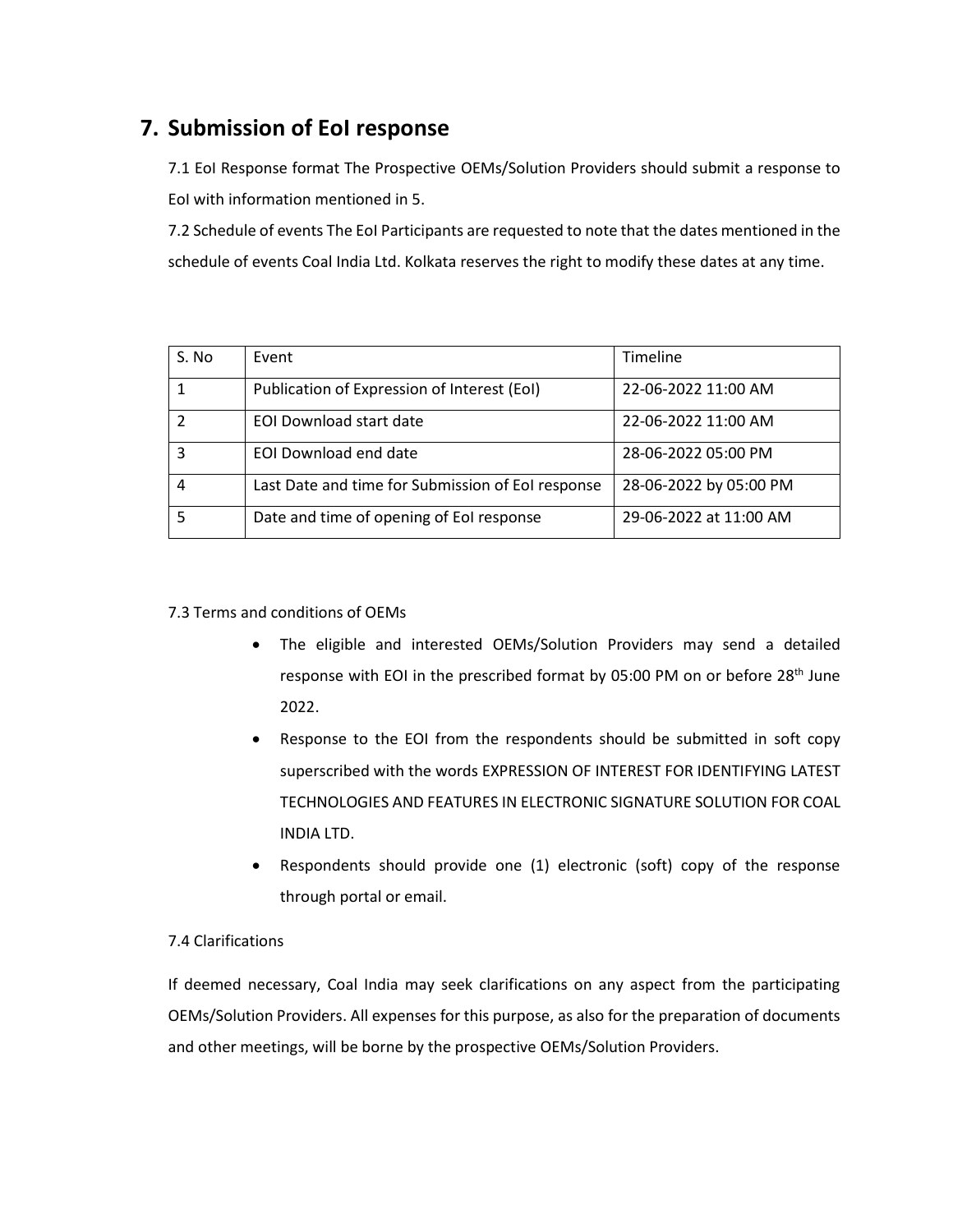#### 7.5 Presentation of solution

The detailed and in-depth presentation of the solution proposed in EoI will be done as such the prospective bidder should provide an extensive solution understanding of the project. The presentation should contain all the points mentioned in the proposed solution.

7.6 The information submitted in the response to the EoI may be subjected to public release (As per RTI norms). OEMs/Solution Providers responding to this notice assume the risk of public disclosure if confidential information is included.

The EoI does not constitute a commitment to offer a contract or prospective contract. CIL shall not be liable for any cost incurred by any potential OEMs/Solution Providers in the preparation and submission of information in response to this EOI.